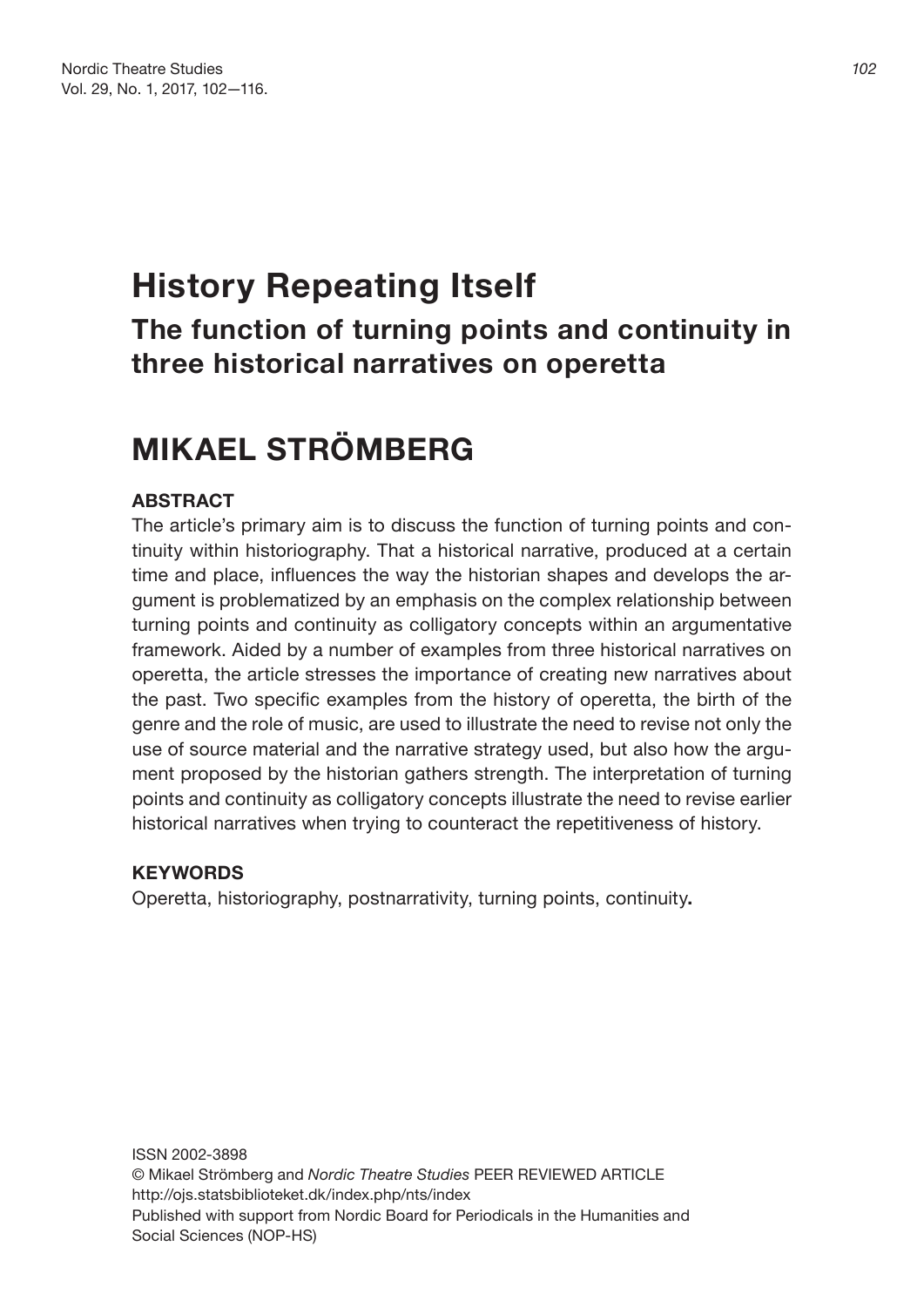# **History Repeating Itself The function of turning points and continuity in three historical narratives on operetta**

A phrase used again and again is that history repeats itself. It can be events that share similarities, but it can also be certain patterns in the way history is told that return again and again. The repetitiveness of history is caused by historians creating patterns and describing similarities between different ages, events, and so on. Thomas Postlewait adds another layer to this by emphasizing how historians tend to return to certain events in history: "Once a specific event attains historical significance, through documentation and commentary, subsequent historians are drawn to it."1 A consequence of these narratives being re-told over and over is a sedimentation where each repetitive turn strengthens the importance of the selected events or facts, together with how they have been interpreted and presented. This is an important reason as to why historiography never ends and why there is always a need for new narratives, questioning earlier narratives and expanding our knowledge and interpretation of the past. This article is part of a research project with the overall aim to connect "extensive archival work with historiographical, intersectional and socio-economic analyses in order to provide new interpretations of a period traditionally marked as the breakthrough of early avant-garde performances in Sweden."2 Gösta M. Bergman's description of the modern breakthrough in Sweden is an example of an interpretation that has become somewhat of a role model for explaining the developments in theatre around the turn of the nineteenth century.<sup>3</sup> According to Bergman, theatre, as a modern art form, was closely associated with spoken drama and the avant-garde. Bergman's description of the period emphasizes both how to look and what to look for, creating a loop-like structure where examples from spoken drama and the avant-garde emphasize the importance of spoken drama and the avant-garde. A notable feature in Bergman's narrative is the exclusion of popular genres, which is justified by the strong emphasis on modernism. It is as if the aesthetic avant-garde had nothing to do with anything but spoken drama and/or more progressive ideas associated with small

<sup>1.</sup> Postlewait 1991, 172.

<sup>2.</sup> For further details see the introduction to this issue of *Nordic Theatre Studies*.

<sup>3.</sup> Bergman 1966, 9-10.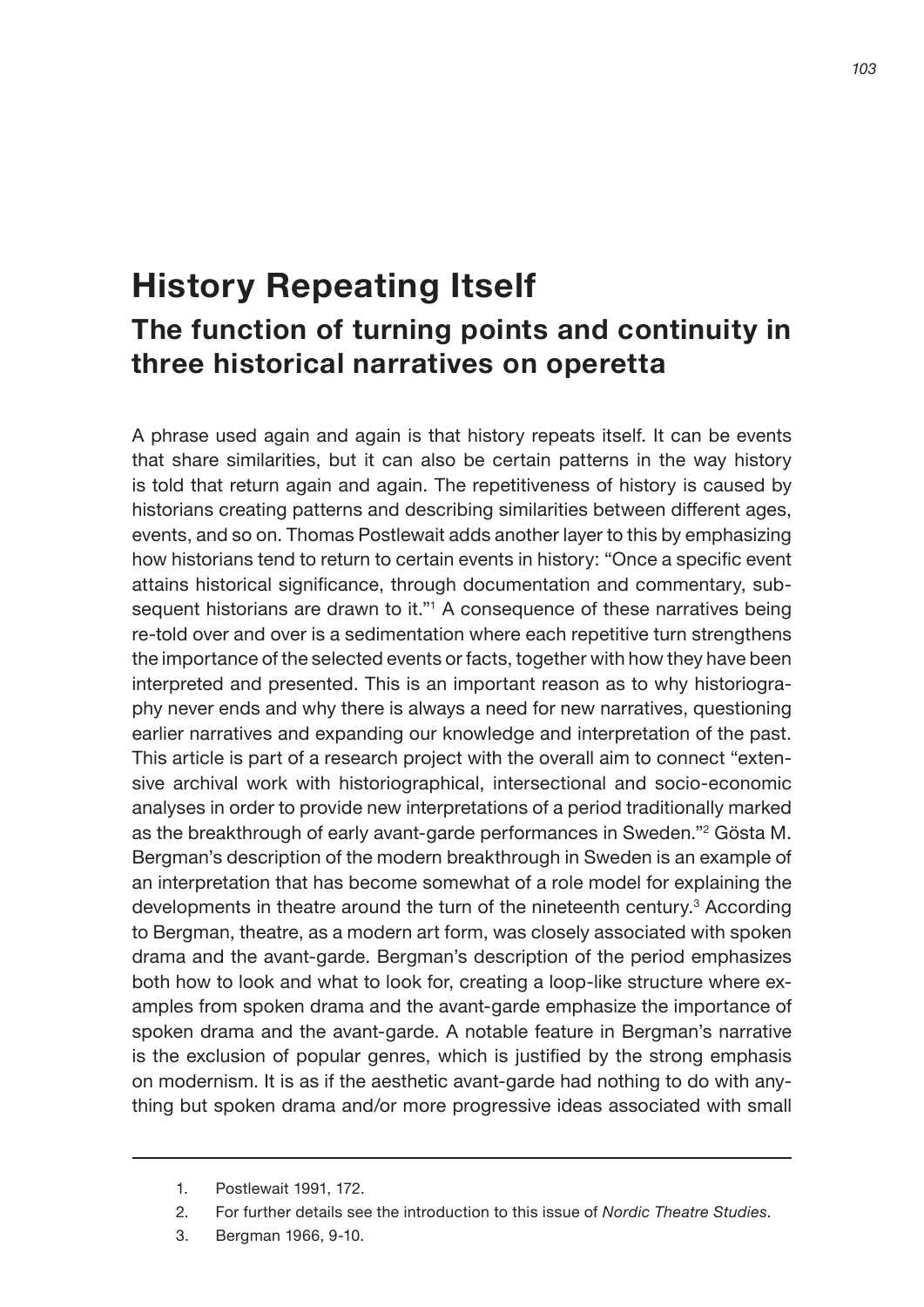experimental theatres. As an alternative to Bergman's deliberate emphasis on spoken drama, I have chosen narratives on operetta as examples for the article to illustrate that there were many things going on onstage towards the end of the nineteenth century, not just new developments within spoken drama driven by the avant-garde. New inventions and a rapid development all over Europe, were, for example, significant features of the operetta. The overall aim of the article is to critically discuss the selected narratives on the operetta to show that a new interpretation of the past requires not only new narrative strategies, and new source material, but also new theoretical understandings of how to interpret, and interact with earlier narratives. The article is primarily a discussion of theatre historiography, but points toward the necessity for a discussion on the need to re-write the history of the breakthrough of the early avant-garde in Sweden, and how a study of the operetta can enable this.<sup>4</sup>

The past is everything that has happened, always and forever in the past. $^{\rm 5}$  It is not, however, completely lost or inaccessible, but can be discussed through different source materials. The historian's task is to select and organize traces from the past found in different archives and so on, into comprehensive narratives.6 The narrative functions as a synthesizing unit, a structural component that organizes textual material into an intelligible form, similar to a story, with a beginning, middle, and an end.<sup>7</sup> It enables the historian to gather and combine a large amount of information into an integrated whole – a panoramic interpretation of the past.<sup>8</sup> History as an argumentative process, based on a unifying narrative about the past created by the historian, is as much connected to the historian's own time as it is to the past itself. The relevance of the argument proposed by the historian, therefore, changes over time, creating a need for new interpretations, not only of the past and earlier historical accounts, but also how historical narratives are interpreted. In *Postnarrativist Philosophy of Historiography*, Jouni-Matti Kuukkanen argues for, what he calls, a postnarrativist standpoint that will enrich the way historiography is understood and interpreted.9 Frank Ankersmit summarizes: "Kuukkanen's main claim is that historical texts must be regarded as offering arguments rather than representations

- 4. This follows from the aim of the overall research project where theoretical discussions on historiography are combined with studies of the past.
- 5. Thomas Postlewait describes the gap between the past and the traces of the past found in different sources as "footprints in the sand". Postlewait 1991, 160.
- 6. "Of all the means we use for ordering history, the most prevalent is narrative. […] We organize historical events into a sequence or story line that posits contiguous and causal lines of development." Postlewait 1991, 176.
- 7. I am not rejecting causality completely, but want to stress the difficulty in finding out what caused what. For a good discussion of narrative strategies versus causality see: Canning & Postlewait 2010, Introduction, and especially 16-19.
- 8. Kuukkanen 2015, 22-23.
- 9. Kuukkanen defines historiography as "the writing of history or simply history writing." It does not mean the history of history writing.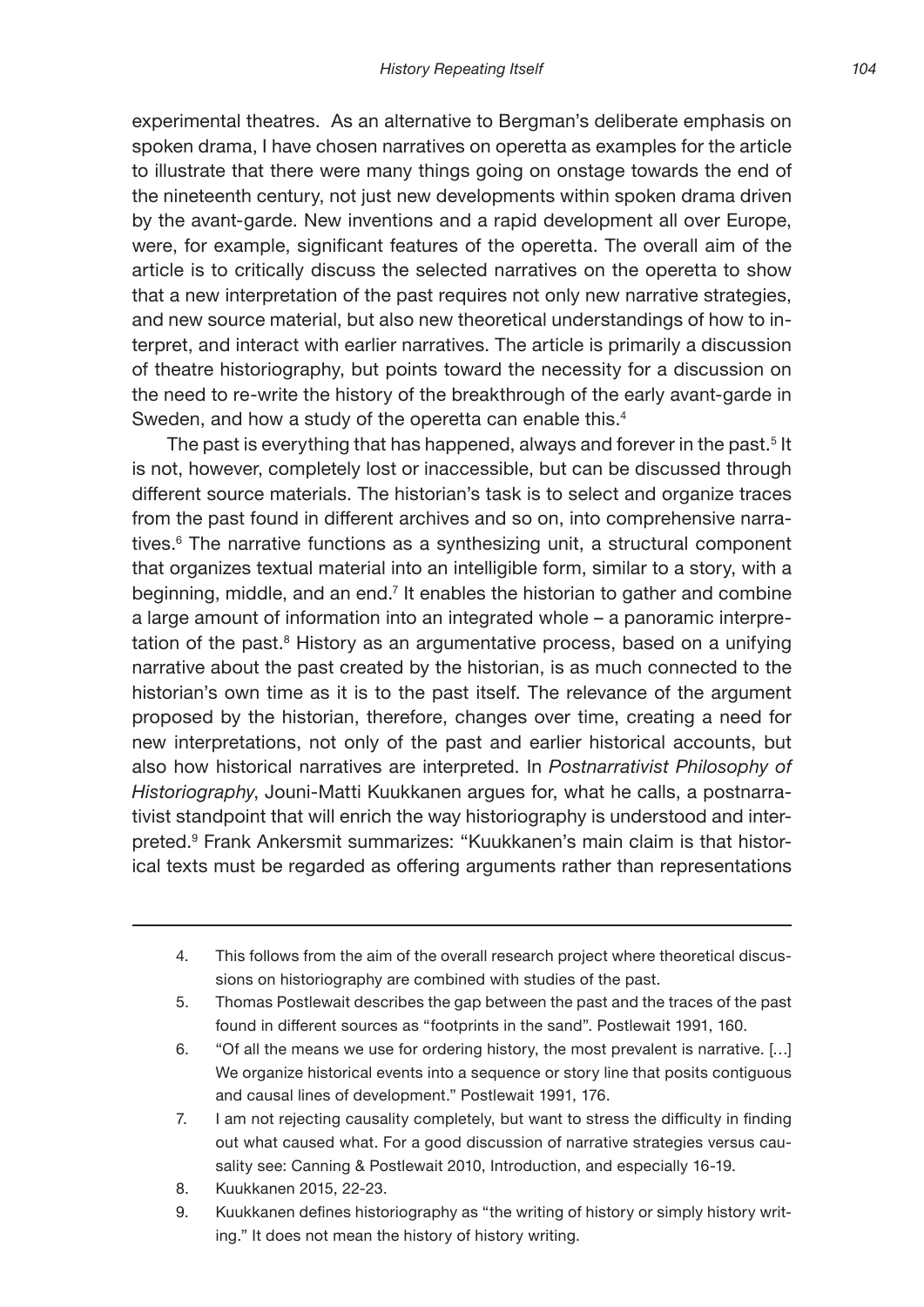of the past."10 The shift from a narrativist to a postnarrativist theory of historiography hinges on the importance of the "the argumentative support provided for the central thesis."11 Kuukkanen does not reject narrativity but tries to look beyond the emphasis on the narrative and its structure. I find the argumentative aspects, where a historian tries to convince the reader of his/her interpretation, important and relevant in understanding the function of a historical narrative. To be able to develop this further I use Kuukkanen's ideas on the argumentative aspects of a historical narrative as inspiration for this article.

## **THE FUNCTION AND MEANING OF TURNING POINTS AND CONTINUITY**

To further delimit my study I will look at two words from the headline of the research project that this article is part of – turning points and continuity. I will be examining a selection of historical narratives while looking at how these narratives use and relate to ideas connected to turning points and continuity. An emphasis on their function as colligatory concepts within an argumentative framework will develop the meaning of each individual word. I want to underline, as a point of clarification, that I see turning points and continuity as collective terms for a large number of words or ideas, such as; key moments, developmental turns, defining instances, continuing processes, traditions, conventions, and so on. Colligatory concepts organize empirical data and material into larger synthesized wholes. They help categorize without sharing any resemblance with the empirical objects.<sup>12</sup> A colligatory concept is a specific understanding constructed by a historian. Ryan Benjamin Shaw argues that a "historian never develops this understanding 'from scratch' or 'discovers' it in the archives. Instead he produces it by transforming inherited ideas, which may be concepts taken for granted in his culture or concepts developed by his peers and predecessors."13 Since they do not correspond to, or resemble, anything in the past they cannot be said to be truth-bearers. Kuukkanen argues that instead of using truth, we need to look at how these colligatory concepts affect us and convince us to believe in a historical narrative.14 By treating turning points and

- 10. The quote is from page 6 of a short and illuminating text summarizing Kuukkanen's book. Ankersmit, 2017.
- 11. Kuukkanen 2015, 95-96.
- 12. Kuukkanen 2015, 97-99. Examples of colligatory concepts are the 'Fall of the Roman Empire', the 'Industrial Revolution', the 'Renaissance', and the 'Cold War'. The term colligation was coined by William Whewell and was introduced to the philosophy of history by William H. Walsh.
- 13. Shaw 2010, 16.
- 14. According to Kuukkanen, historians uses colligation when they need to explain a specific phenomenon. Different events are connected and treated as part of the same process. Kuukkanen uses the 'Thaw' – "the period in [...] Soviet History from the mid-1950s to the early years of the 1960s, when […] Khrushchev initiated the process of de-Stalinization" (Kuukkanen 2015, 101) – as one of many examples. Kuukkanen lists several features associated with the period from different historical narratives; "the easing of repression and censorship in publishing, the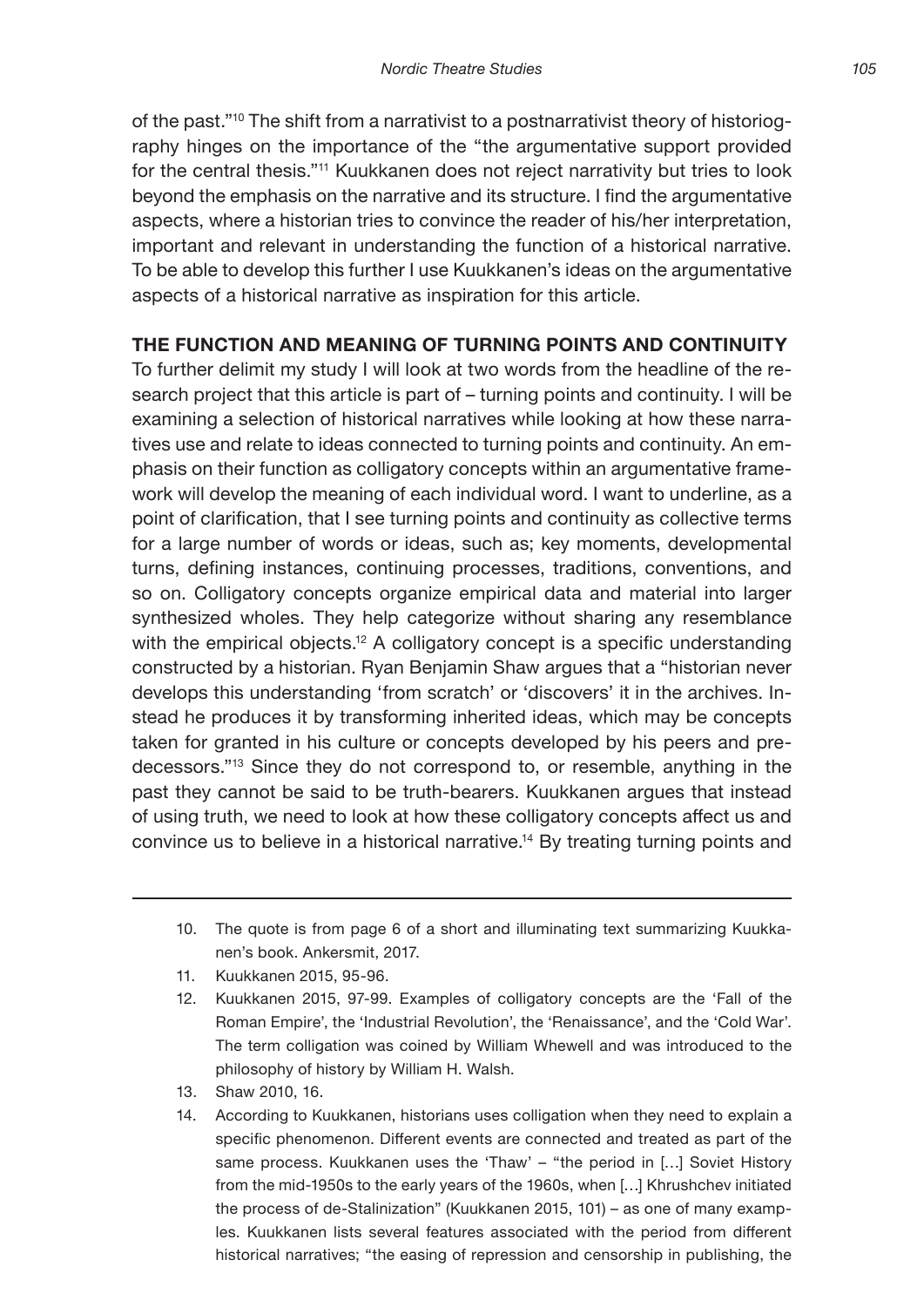continuity as colligatory concepts, their function, rather than their true meaning, is emphasized. I interpret this as important for the shift of focus from how a historical narrative is constructed and represents the past, to how it, as an argument, affects the reader.

To further develop the combined strategy to use and reflect on turning points and describe the mechanisms behind turning points and continuity as colligatory concepts within an argumentative framework the article relies on three different levels; (1) the historical events referred to by the historian, (2) the written historical narrative produced by the historian, and finally (3) the interpretation of the written narrative and its relationship to the source material used. The first level – the facts used from the past – can create the impression that there were turning points in the past. The sources from the past, within the archives, can contribute to an interpretation of certain events as unique, and as turning points. The way the historian selects and uses information from the past, based on certain narrative strategies, can also participate in highlighting turning points and continuities. If several historians point to the same event as the cause for the development described, it creates an impression that this in fact was the cause or the turning point altering the events that followed. The process of finding and selecting source material from the past is interwoven with the second level mentioned above, where the historian produces a narrative about the past. I argue that turning points and continuity as colligatory concepts gather argumentative strength from a complex interplay between these two levels, which in turn emphasize the importance of the third level of interpretation. This connects to Kuukkanen's aim with a postnarrative historiography is to not only look at how different texts are organized as narratives, but also at the effects of these texts. "Historiography is about argumentation in a looser sense than that of a clear set of premises and conclusions. It is about proving or giving reasons for accepting certain general points or theses."15 Historiographic texts argue for one interpretation over another and offer facts in support of this. These arguments should not be considered as true or false, but as more or less appropriate, fitting, or warranted, according to Kuukkanen, who is specifically interested "in what might be called *disciplinary illocution-*

release of prisoners from the Gulag labor camps, the politics of peaceful coexistence with the West, the improvement of relationships with China and Yugoslavia, the creation of cultural contacts with previously hostile countries and economic reforms." Kuukkanen concludes; "What is remarkable in the historiographical use of colligatory notions is that they manage to colligate seemingly very diverse phenomena under one label." This leads to a question of whether a colligatory "concept can be an accurate representation of historical reality." Kuukkanen 2015, 105. Instead, Kuukkanen proposes that colligatory concepts should be evaluated based on their argumentative force. Historical narratives "purified of colligatory expressions would be much poorer, and much less expressive." Kuukkanen 2015, 115.

<sup>15.</sup> Kuukkanen 2015, 95.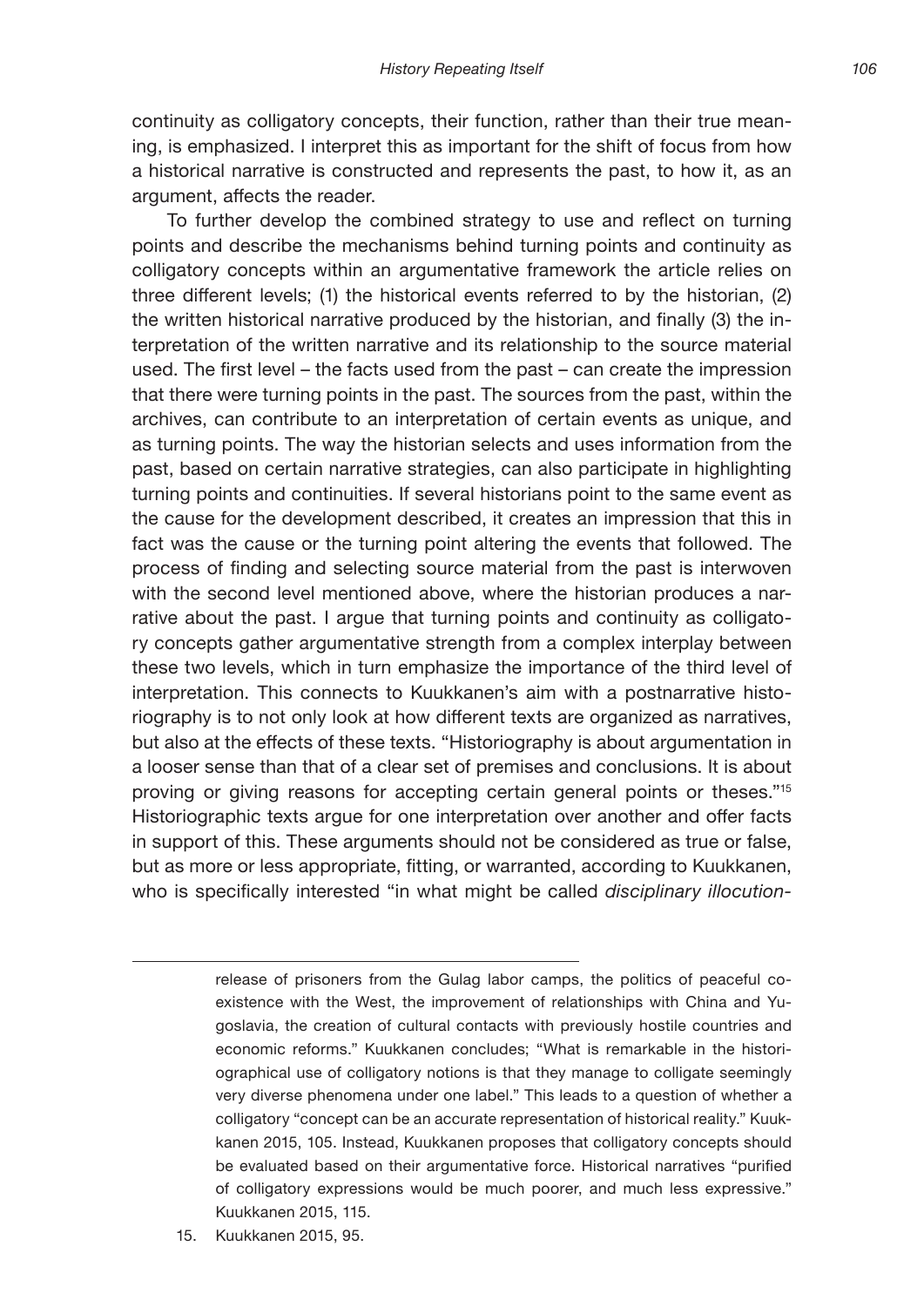*ary intention* and *force*, which is to persuade peers and the wider audience to accept historians' historiographical theses."16 A historical presentation is, therefore, first and foremost an argumentative intervention, according to Kuukkanen.<sup>17</sup>

#### **THREE HISTORICAL NARRATIVES ON THE OPERETTA**

As empirical material I use three different historical narratives on operetta that discuss the creation and development of operetta. All of the books describe the operetta as a continuing art form filled with events that changed and developed the genre. One has a more narrow geographical scope, operetta in Sweden (Haslum 1971) while the two others (Traubner 1990, Lamb 2000) look at the genre from a global perspective, describing differences from country to country. The reason behind the selection is that the three books represent differences while sharing interesting similarities.<sup>18</sup> The timespan between the first book, published in 1971, and the last, published in 2000, opens up the possibility of tracing recurring features as to how the operetta has been described.

Bengt Haslum's book is a standard history on operetta and the musical in Sweden, published, with some revision, in two editions.<sup>19</sup> Haslum's aim with the book is to describe how the most famous operettas, and later on musicals, were conceived and by whom. The book uses a chronological framework focusing on the most popular operettas in Sweden. The book describes a long period of time, from 1860 to 1970. It is not an academic text but rather a publication meant for a broader audience. The reason for including Haslum's book is because it is one of the few books in Swedish on operetta and musicals. Richard Traubner's book is an extensive history of the operetta from a theatrical perspective. Traubner argues for the importance of a theatrical perspective, rather than an additional study focusing on music. Traubner also uses a chronological structure as the foundation for the narrative.<sup>20</sup> His theatrical history acknowledges the actors/singers (stars), the intrigue, the chorus, the scenic splendor, and so on, while emphasizing the music as the most important part.21 A similar book to Traubner's detailed examination of operetta is *150* 

21. "But the songs were always the most important element in this popular genre."

<sup>16.</sup> Kuukkanen 2015, *History and Theory*, 229.

<sup>17.</sup> Kuukkanen 2015, 67.

<sup>18.</sup> There are of course other interesting books that could have been used, but hopefully these four will contribute to the argument of the article in a productive way.

<sup>19.</sup> With standard piece I mean a book offering information about its history together with presentations of several well-known pieces and a supporting number of images.

<sup>20.</sup> "From Offenbach's operas-bouffes in the 1850s and '60s to Gilbert and Sullivan's comic operas in the 1870s and '80s, from the Golden Age of Suppé and Strauss II to the Silver Era of Lehár and Kálmán, through the Broadway operettas of the 1920s up to the romantic American musicals of the '40s and '50s, operettas have kept audiences enthralled for more than a century." Traubner 1990, x.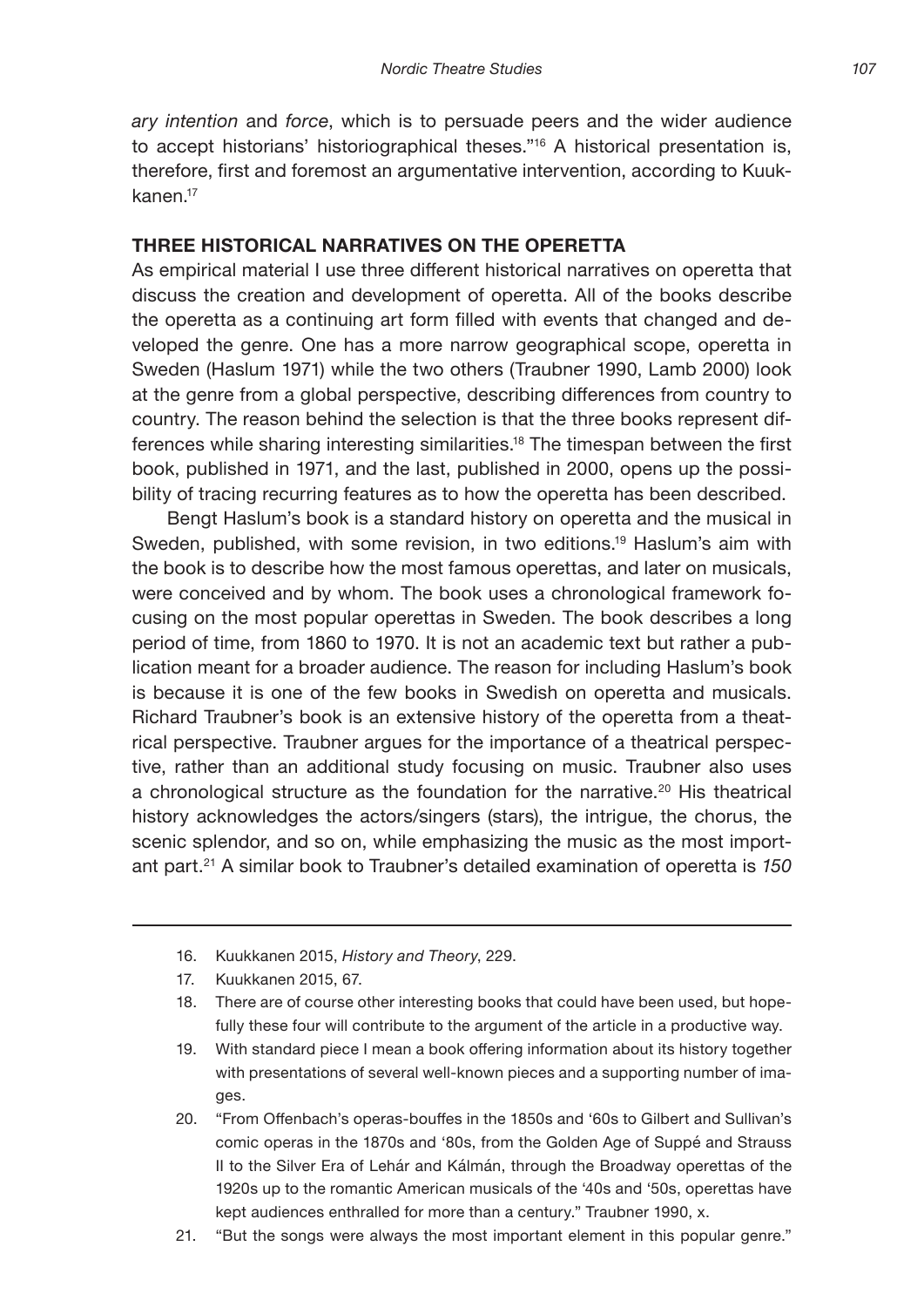*Years of Popular Musical Theatre* by Andrew Lamb. It too is a chronologically structured book with a larger scope than the other two. As opposed to Traubner, Lamb has an explicit emphasis on composers and their work as the "main narrative thread".22

That the operetta genre is important and worth historical investigation is a common denominator for all authors, however emphasized in different ways. They all develop a long continuing line from the early operettas all the way to contemporary musicals, based on similar empirical material. Andrew Lamb's work shares several similarities with Haslum's. They both treat music as an important feature and study musical theatre from the operetta to the musical. A difference is the international scope found in Lamb as opposed to the predominantly Swedish material presented by Haslum. Lamb also emphasizes how the operetta commented on contemporary social and political issues. By tying the operetta to society, Lamb argues for the importance of studying both the social milieu and the aesthetic aspects.<sup>23</sup> According to Lamb, the operetta is first and foremost a form of popular entertainment, closely related to other similar genres and not to opera and classical music.<sup>24</sup> The need to study operetta as a complex art form, where, for example, singing, dancing, music, and literature is combined is part of how Traubner emphasizes the importance of operetta. He is more interested in how different impulses and performance innovations, from surrounding genres, led to a continuing development from country to country. All three authors, albeit in different ways, address the question of what the operetta is. The operetta, for Haslum, is linked to popularity. His examples are all pieces that were not only popular around the time of their conception, but continued to attract audiences for a long time. For Traubner, the operetta is more closely connected to the way it was performed and how different venues, such as the boulevard theatres in Paris, influenced the development of the genre. Yet another take on what the operetta is can be found in Lamb, who emphasizes the function of operettas within a cultural and political context. In the following analysis, I will focus on two examples, the birth of the operetta and whether the operetta is primarily a musical phenomenon or not in order to further develop the discussion of the function of turning points and continuity within historiography.

## **THE BIRTH OF OPERETTA – TURNING POINT OR PART OF A CONTINUITY?**

A common feature among all the three writers is to pinpoint some kind of origin for the operetta. They all agree that it was in France, Paris to be more

Ibid.

24. Lamb 2000, 4-5.

<sup>22.</sup> Lamb 2000, x.

<sup>23.</sup> Europe during the mid-nineteenth century was highly influenced by the ongoing industrial revolution. Larger cities lead to new living conditions for a large part of the population.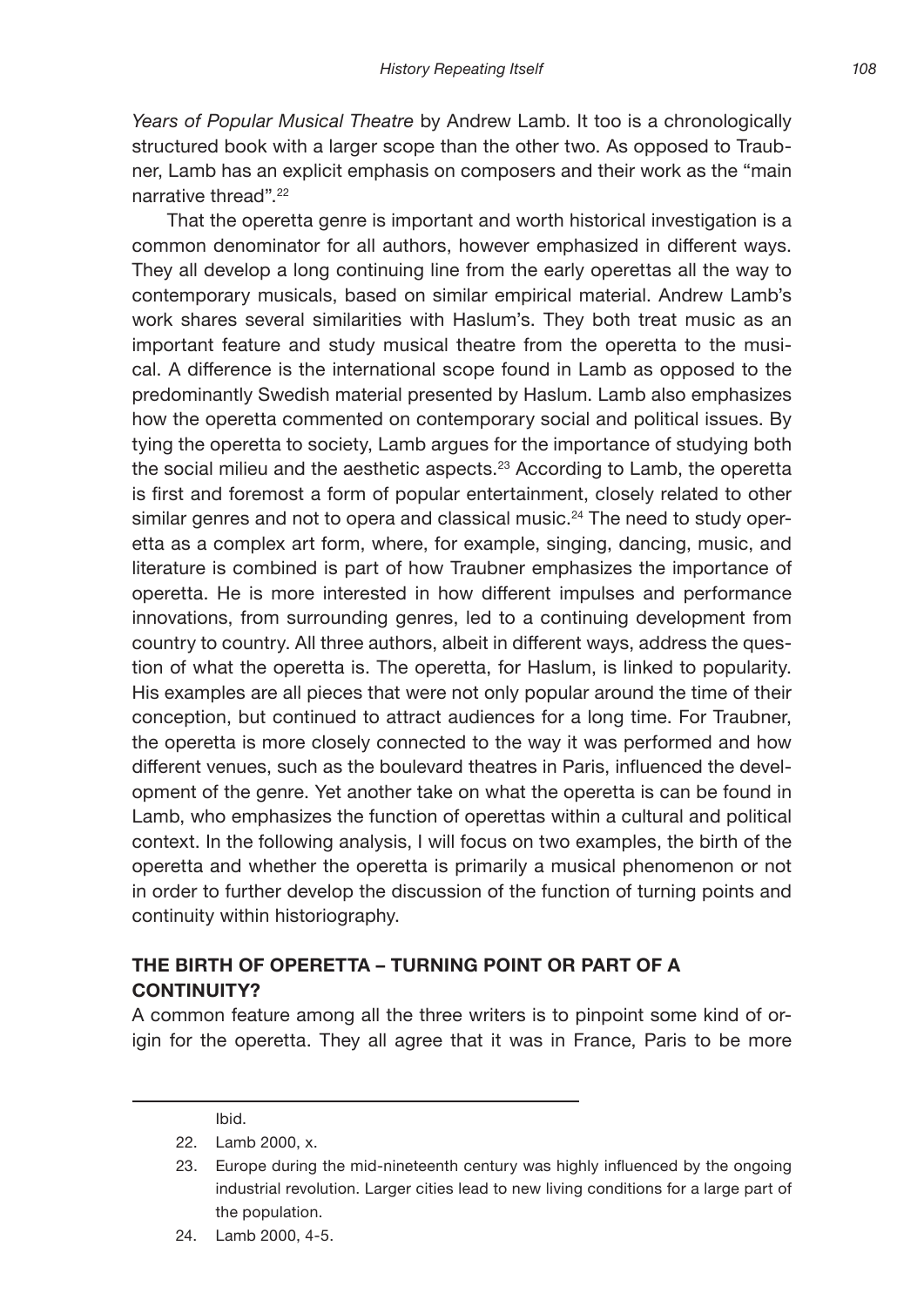exact, during the latter half of the nineteenth century. There is a strong will to associate the birth with a person (and specifically a composer), but, whether the inventor was Jacques Offenbach (1819-1880) or Louis Auguste Florimond Ronger (1825-1892), better known as Hervé, seems to differ.<sup>25</sup> Traubner argues that Hervé did the groundwork that Offenbach refined and developed into the operetta.26 This leads to Traubners conclusion that "Offenbach is considered the father of French operetta – but so is Hervé."<sup>27</sup> Lamb argues that the period around 1850, when Hervé and Offenbach, "generally recognised as the founding fathers of the operetta", did their first "light-opera pieces", is the origin of the operetta.28 Haslum, on the other hand, is more specific, using the opening night, 5 July 1855, of the Bouffes Parisiens as the starting point for the history of operetta.<sup>29</sup> Haslum does not offer any information as to why the opening night at the Bouffes Parisiens is a relevant start for the history of operetta. His emphasis on Offenbach as a starting point is, in fact, a premise for his narrative, rather than a result of the investigation. Haslum does not start by investigating what happened around 1855 to determine whether it is the best and most relevant starting point for his study. The organizing principle behind his narrative, based on the success and popularity of Offenbach's operettas throughout the twentieth century, determines the starting point and singles out the opening night of Bouffes Parisiens, Offenbach's first own theatre, as a landmark for the development of operetta. This becomes an example of how the narrative structure, together with a specific narrative strategy, determines the source material and not the other way round.

It is, perhaps, not possible to determine whether it was Offenbach or Hervé that created the first operetta. What is worth examining, however, is how the choice of origin affects the argumentation that follows or, rather, how the narrative strategy of emphasizing a forefather delimits the source material used. To claim a kind of 'forefather' responsible for the creation is a common narrative strategy. All three books start with the premise that the founding father must be a prominent figure whose work profoundly affected the development of the operetta for a long time, therefore, Offenbach is the natural choice, with many more successful works in his repertoire than Hervé.<sup>30</sup>

- 25. Almost all books on operetta, not just the ones I refer to, use either Offenbach or Hervé as creator.
- 26. Even though Traubner sees Offenbach as the creative genius responsible for operetta, he is the only one among the three who, in a detailed way, describes early influences leading up to the birth of operetta.
- 27. Traubner 1990, 19. Traubner's emphasis on a theatrical history and a composer as creator deserves a comment. The choice to organize the book by composer is "for the sake of convenience". Traubner 1990, iix.
- 28. Lamb 2000, ix-x. Lamb has a more relaxed attitude regarding the exact starting point – "one has to start somewhere."
- 29. Haslum also calls Offenbach "the real creator" of the operetta. Haslum 1971, 14.
- 30. Successful is a combination of several aspects such as; number of performances, reviews, popularity outside of Paris, and that the pieces outlived its maker.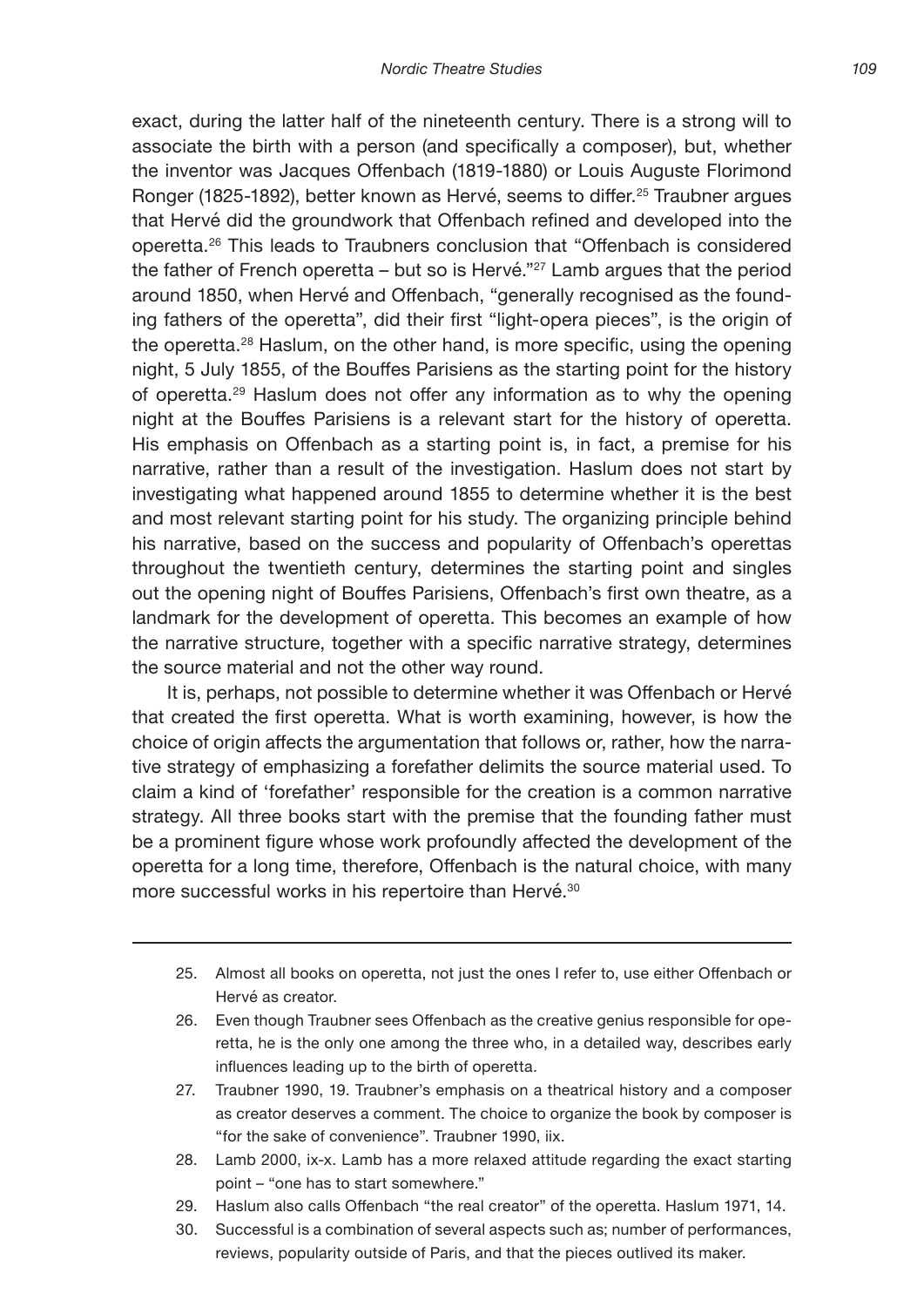Another example of how the narrative strategy of selecting and emphasizing an individual creator stimulates (or forces?) the historian to return again and again to examples connected to this person can be found in the first part of Lamb's book, which deals with the early years of the operetta. Lamb begins by emphasizing how important Offenbach was for the operetta, a claim he returns to again and again by using several examples from Offenbach's production. Towards the end of the discussion of Offenbach, Lamb writes that "although [...] other composers prospered, they remained very much in the shadow of Offenbach's perpetual inventiveness."31 The explanation for this does not come from the source material referred to but from the narrative strategy used by Lamb throughout the text. The notion of a perpetual inventiveness is re-enacted by Lamb himself, by exemplifying every novelty that happened with examples from Offenbach.

There are other strategies for emphasizing the creator's sovereign position that also connect to the dynamic relationship between the events referred to and the narrative created by the historian. One such example is connected to certain words or expressions used to elevate and assign a sense of grandeur to the origin and the creator. Haslum's choice of words such as; genius, masterpiece, triumph, inspiring, all contribute to elevate Offenbach's work. From a source material perspective, Haslum does not offer any support of his claim regarding the greatness of Offenbach, instead it is the language used that is supposed to convince the reader of Offenbach's supreme qualities as operetta composer.32 Why *La Vie Parisienne*, for example, is a masterpiece is not developed further.33 I assume it is because of its popularity.34 Offenbach is treated as a genius, a fact that needs no further discussion. The similarities between the books are striking when it comes to describing Offenbach's works, especially the triumphant aspects. Traubner, for example, writes about Offenbach's "triumphant career".35 The use of this form of appraisal, read as a narrative strategy, results in a continuity between the different books. A consequence of the strong emphasis on Offenbach leads to an interpretation of him and his contributions to the operetta as a turning point for the genre. I argue that the similarities between the three books illustrate the power behind the repetitive structure of certain historical narratives, which in turn connects to Postlewait's comment on how historians seem to be drawn to events as soon as they attain historical significance. That all three books, published over a period of almost thirty years, emphasize the same creator by using a similar language is cause for reflection.

- 31. Lamb 2000, 21.
- 32. I am not suggesting that Haslum needs to provide such source material. What I see as interesting is how the language used takes on this function.
- 33. Haslum 1971, 21.
- 34. Haslum's narrative is driven by an implicit emphasis on popularity, where many  $performances = popularity = quality.$
- 35. Traubner 1990, 21.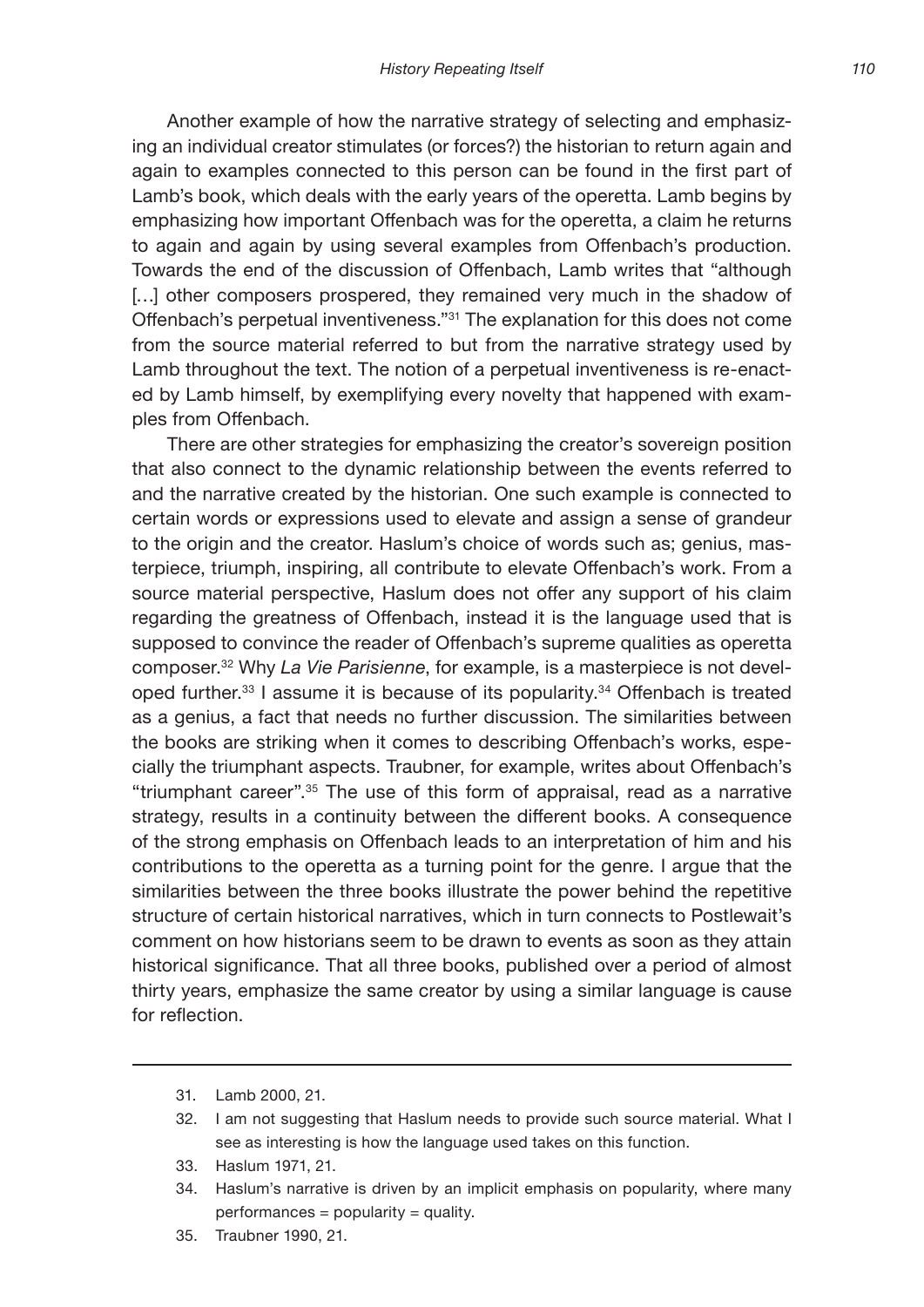An interesting question, based on the discussion above, is what the differences are between treating the birth of the operetta as a turning point or a continuity. What argumentative force comes from arguing for one interpretation over another? To use a narrative strategy centering on a creative genius, whose work and ideas thoroughly changed the operetta into something new, uses a continuity as its underlying premise, while the result is an emphasis on the creator as some kind of turning point. Seen from the level of the source material, the repetitive use of Offenbach and his works creates an emphasis on his importance, which relates to both a turning point and a continuity. On the one hand, the strong emphasis on something new suggests a turning point, while on the other hand, the process of going back to Offenbach as the beginning, again and again, becomes a continuity. By using source material connected to one individual, this individual becomes a returning point of reference both *in* and *between* different historical narratives. This emphasis could be read as a continuity that also strengthens the creator's position as creative genius or turning point in the development of the operetta. By returning to the three levels used in the article, the dynamic interplay between turning points and continuity can be further developed as a difference between a turning point found in the source material from the past and a continuity on the level of the historical narrative. The interplay is also built on the continuity between different historical narratives that highlight the selected events in the source material as turning points. The different levels illustrate the function of an argumentative force for historiography and how this force is the result of a combination of the different levels.

The narratives produced by the historians referred to use a specific narrative strategy to locate and determine the origin of operetta. It is not the historical events referred to that provide the answer for who created the operetta. This is decided on the level of the written historical narrative produced by the historian. The argumentative force connected to these narratives can be further developed by using turning points and continuity. By adhering to either features connected to a turning point or a continuity the narrative gains argumentative force. Turning points and continuity, furthermore, share a complex relationship. Offenbach as origin, or a form of turning point, in the history of the operetta is only valid because of his long and continuing work. The origin as a turning point is, therefore, based on a continuity.

Does the consensus between the three examples mean that Offenbach truly is the creator of the operetta? My answer is no. This is, rather, a telling example of the sedimentation of process caused by re-using specific details in different historical narratives. A repetition of certain facts from the past, together with a number of narrative strategies, create the impression that this is what really happened. I interpret this as an example of the need to re-examine and re-interpret earlier historical narratives – both the source material and the narrative strategies used. As historians we need to seek alternative narrative strategies and return to the archives to be able to develop new interpretations of the past. The continual use of the same interpretation of the origin for the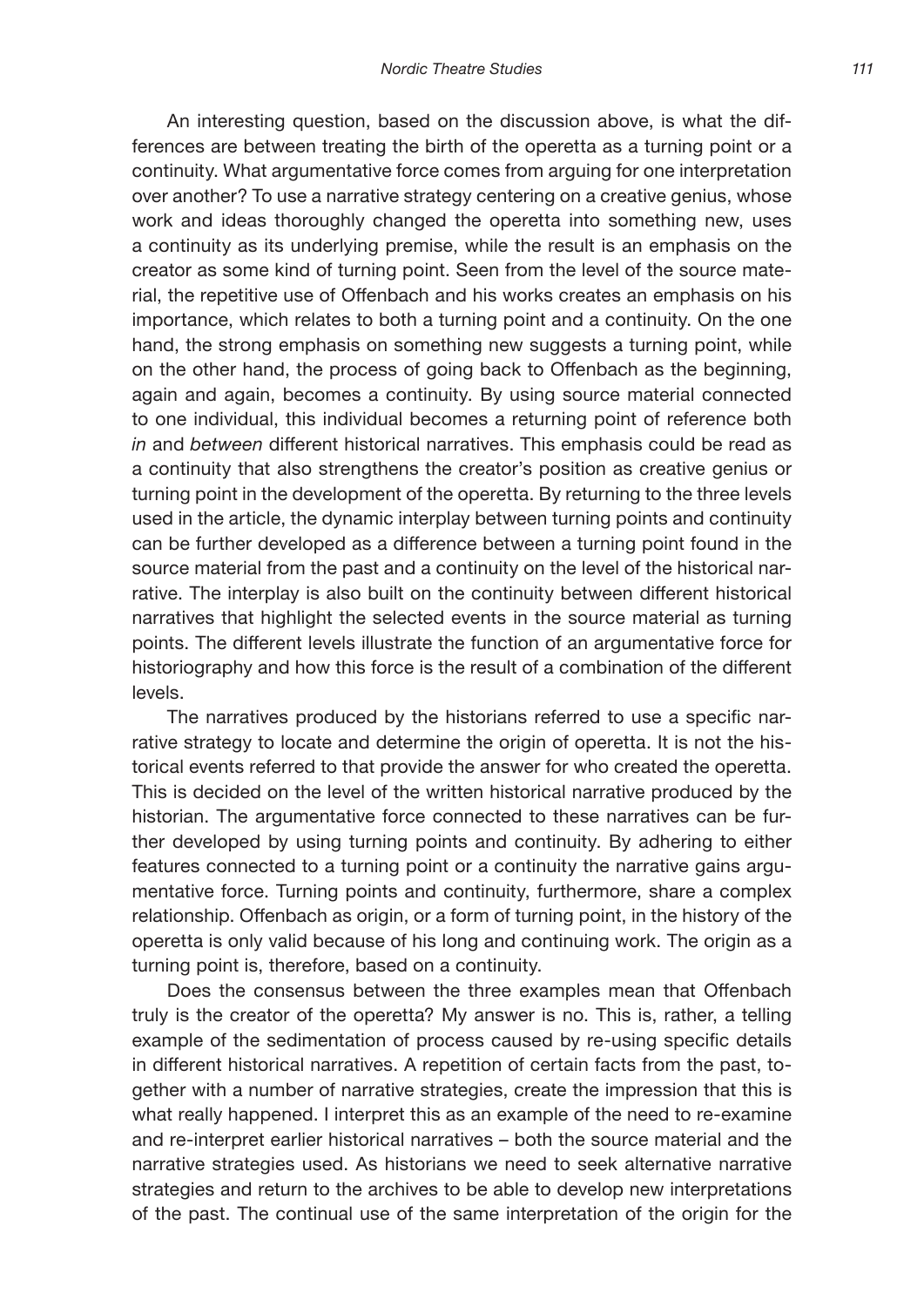operetta becomes, in my view, a limitation. Even though the three authors emphasize different interpretations of the operetta, they all come back to the same beginning, creating a continuity within the history of operetta. The continual emphasis of certain events as turning points and the continual use of certain ways of narrating the past create an argumentative force, as indicated above. I argue that this force gathers strength from both the level of the source material and of the narrative created by the historian. An understanding of the interplay between the source material and the created narrative is, therefore, needed to be able to develop new alternative strategies for interpreting the past.

## **MUSIC AS TURNING POINT OR CONTINUITY AS THE OPERETTA DEVELOPED?**

Emphasizing a composer as the creator of the operetta introduces another interesting question, which leads to my second example, whether the operetta is primarily about music or based on other aspects? The three books offer mixed messages regarding the function of music for the operetta.36 All of them use a composer as the creator, and by using a composer, the operetta, inevitably, becomes connected to music. I argue that the deliberate choice of a composer affects not only the source material used but also affects the narrative used by the historian. It is important to remember that the operetta was a staged work with a written script and actors on stage. The librettists and actors/singers all participated in the creation of the new genre together with the composers. It was also part of a larger repertoire of popular entertainments offered throughout the city. In Paris, the small boulevard theatres were important for the genre and became popular venues for the early operetta, as emphasized by Traubner. The operettas "were intended as entertainments not for the opera houses [...] but for boulevard theatres."<sup>37</sup> Traubner emphasizes the importance of operetta as popular entertainment just like Lamb and Haslum, and how the early performances were closely associated with vaudeville, music hall, and similar popular entertainments. From these surrounding genres the operetta borrowed some of its trademarks – the humour and parody, the catchy tunes, and the comic *couplets*. Lamb connects this to the ongoing urbanization where larger cities lead to new living conditions for a large part of the population. The working class grew steadily and developed other cultural interests than the upper classes. Light entertainment such as amusement parks, music halls, dance halls, vaudeville, cabaret, and variety theatres are some examples. The repertoire at these places was dominated by well-known songs and melodies performed by professional artist specialized in each specific genre.

The operetta, whether it was created by Hervé or by Offenbach, was not, according to all three authors used, invented overnight. It was part of a pro-

<sup>36.</sup> Neither of them see operetta as only about music. All of them mention artists, librettists, and so on as important for the operetta.

<sup>37.</sup> Traubner 1990, iix.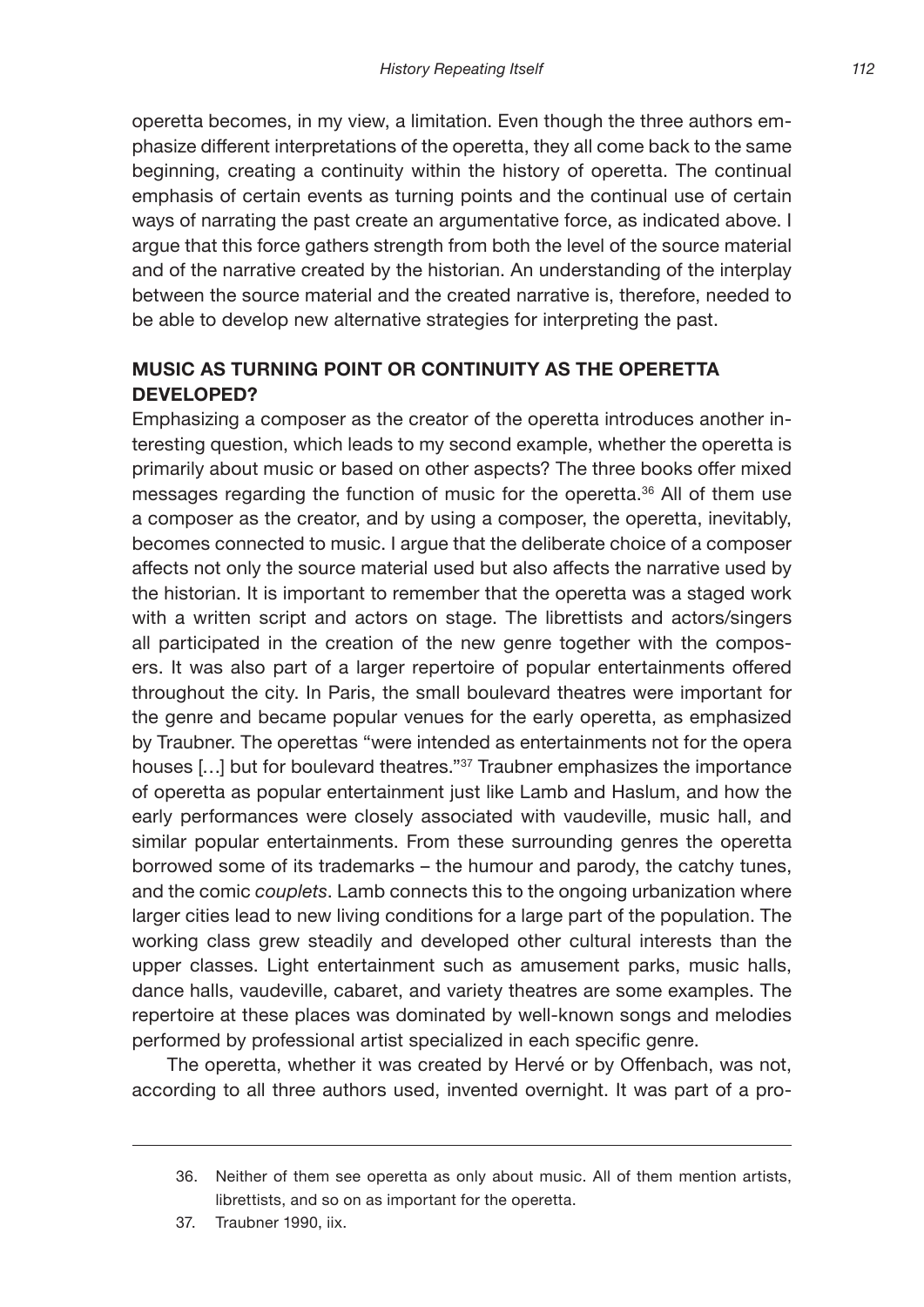cess, and depending on how you read this process, it can be longer or shorter. While some argue that the operetta can be traced back to the ballad and minstrel tradition of the sixteenth century, others argue that it was a result of the opéra comique and other forms of popular entertainments from the eighteenth century. Uniting all the examples leading up to the creation of operetta is the connection to music. A narrative strategy based on the composer as creator affects the role of music within the history of the operetta. Both Traubner and Haslum mention the vaudeville and the small boulevard theatres as important for the development of the operetta. Despite this, Traubner emphasizes music as the most important feature of these theaters, rather than, for example, performance conventions. "Operetta attracted its audiences principally by means of its contagious melodies".38 The same line of argument is found in Lamb's book where the operetta is seen as a form of popular entertainment dominated by a repertoire of well-known songs and popular melodies.

All historians describe, in one way or another, how the operetta spread throughout Europe, back and forth, making the form into a dynamic flux established between different countries and cities.39 While this is seen as a continuing phenomenon that strengthens operetta as an art form, linking it to all the major cities in Europe, it also emphasizes the connection between differences and turning points. French operetta is one thing, Viennese operetta is something else, British operetta yet another thing. Even though there is a link between the French and Viennese operetta, the operetta from the Austrian-Hungarian empire added a novel touch to the genre (for example the waltz or the czardas), thereby transforming it. "The waltz was the Austrian ingredient that transformed Viennese operetta."40 Traubner's emphasis on the waltz could be read as an indirect emphasis on music as a dominating factor for the operetta, despite his own emphasis on the operetta as a theatrical enterprise. The importance of the waltz could be read as an emphasis on dancing and that popular dance forms were used on stage. This is not the case. Traubner writes that "popular dance *music* had a huge impetus in the creation of operetta everywhere, nowhere more obviously than in Vienna, where the waltz [...] [was] among the principal means of *musical* expression in operetta."41

Music returns, again and again, in the historical narratives examined, as an important turning point. The birth of operetta, seen from a musical perspective, can be described as both a turning point and part of a continuity. It is part of a continuing development of popular entertainment and light opera, while at the

41. Traubner 1990, 10. My emphasis.

<sup>38.</sup> Traubner 1990, iix.

<sup>39.</sup> It was created in Paris and then travelled to Vienna, Berlin, London, Stockholm, and so on. This road trip all over Europe had many causes – composers travelling between cities, the leading stars going on tour, theatre managers visiting, looking for new pieces to buy, social and political developments, and so on.

<sup>40.</sup> Traubner 1990, 14.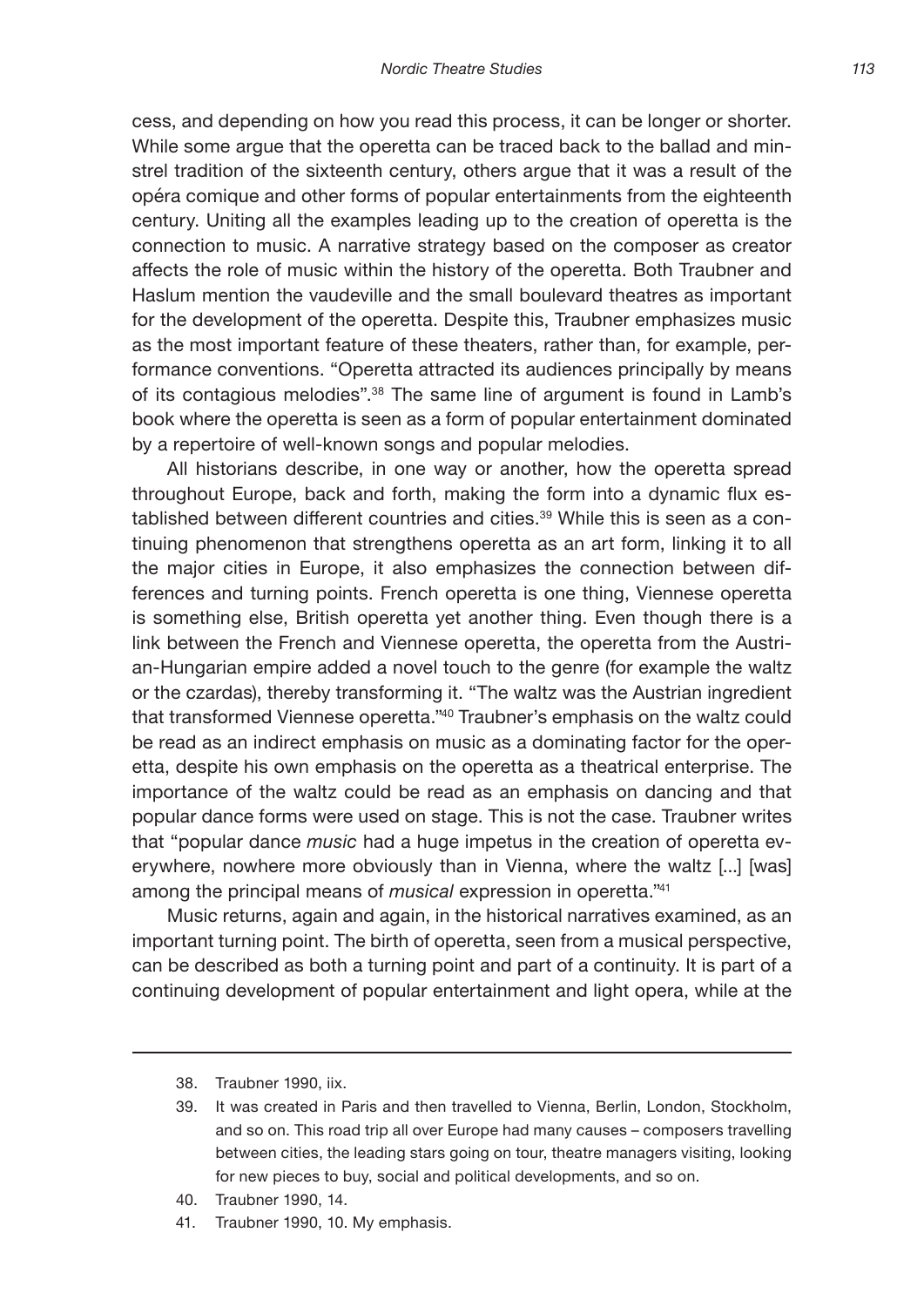same time representing a new form of musical theatre.<sup>42</sup> Haslum offers an example of this. He sees operetta as predominantly about music. The origin, for him, hinges on popular music as well as classical music. This means that the influence of Viennese waltz or Hungarian czardas functions as turning points in the development of operetta. These turning points, consequently, consolidate music as a continuing aspect. To be able to emphasize the development of the operetta as an important turning point it has to be part of a continuing development, either connected to different genres or connected to a specific theme or feature such as music. It is by associating it to a long tradition that the turning point becomes valid and distinct/visible. It is as if turning points gather strength from the continuities they relate to. Historians, therefore, create continuities that relate to selected turning points, where these turning points, in turn, emphasize the created continuity.

#### **CONCLUSION**

The aim of the article has been to contribute to a new understanding of the meaning and the function of turning points and continuity within history by using them and reflecting on them at the same time. I especially want to emphasize one aspect of this which relates to the argumentative support that these words or ideas can offer. By looking at earlier historical narratives – the source material used in combination with narrative strategies – while interpreting their argumentative force, I find an embryo for a strategy for how archival work, together with new narrative strategies based on critical interpretations of existing historical narratives, can open up for new interpretations of the past. To question a dominant narrative is important and can be done in several ways. A completely new source material can shed light on previously unknown aspects. A different narrative strategy can also create an alternative interpretation of the past. To use either one of these approaches may not be enough to fundamentally challenge existing narratives. By emphasizing the argumentative aspects I can better understand the complex and intertwined relationship between narrative strategy and the sources from the past. The use of colligatory concepts help illustrate the need to revise earlier historical narratives to be able to counteract the repetitiveness of history. If history repeats itself, there will always be a need for new narratives questioning earlier ones and expanding our knowledge and interpretation of the past. This also leads to an emphasis on colligatory concepts as important for understanding historical narratives. A colligatory concept is something that develops over time and gathers strength by being used again and again. It is not something that is discovered through intense archive work, nor is it something that is invent-

<sup>42.</sup> A comparison to other forms of popular entertainment, such as variety, outdoor concerts at amusement parks, and music hall, will not render the operetta the same novelty aspects regarding music. In comparison to these forms it was rather the way it was performed that was more of a turning point towards something new.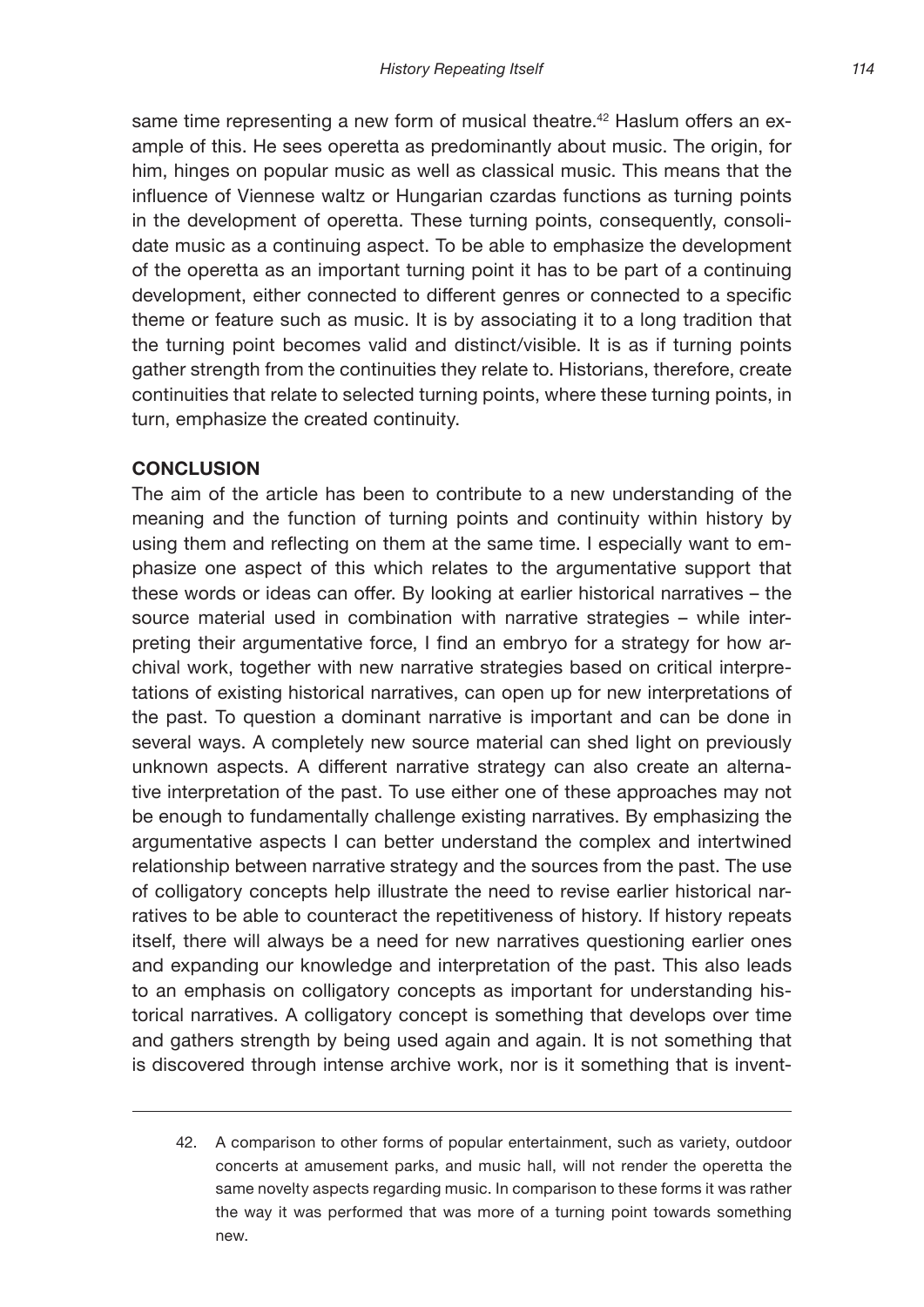ed by the historian without using source material. It is rather built on existing ideas and well established concepts. I see a connection to Postlewait's description of how historians tend to return to certain events making them seem more significant. This leads to my conclusion that it is not enough to challenge Gösta M. Bergman's powerful narrative regarding the breakthrough of the early avant-garde in Sweden by only including new source material. Bergman's emphasis on spoken drama lead him towards a narrow source material based on examples from the avant-garde and spoken drama. To use examples from other genres such as operetta, revue, or popular entertainment more generally, would definitely challenge Bergman's description. This, however, runs the risk of erecting another breakthrough or turning point, similar to Bergman's. I have deliberately selected narratives on operetta as examples for two reasons. First, to illustrate that there were lots of things going on onstage towards the end of the nineteenth century, not just new developments within spoken drama driven by the avant-garde. The second reason as to why these narratives are interesting is because they uphold very similar interpretations of how the operetta was created and developed. The similarity between the three books suggests that a recurring narrative on the birth of the operetta is well established. Perhaps Offenbach is the equivalent of a breakthrough for operetta? If so, how to avoid emphasizing the same interpretation again and again? By re-interpreting earlier narratives based on what narrative strategies and which source material has been used, and finally how the author has tried to convince the reader. The argumentative aspects are especially important because they add another layer to the understanding of earlier historical narratives. They point to the importance of looking at dominant ideas among historians and how certain ways of understanding specific periods of the past return over and over again, thereby strengthening these interpretations of past events. In all of the examples above, I find ways of organizing history and traces from the past based on constructed turning points (a creator or new musical innovations) or continuities (a chronological framework), where these are supposed to convince the reader. To avoid creating new narratives based on established turning points and/or continuities, historians need to develop new ways of arguing about the past. Besides finding new source material or using available material from the past in new ways, new narrative strategies are a solution. Perhaps simultaneity could be a thought-provoking way of organizing a study and a narrative as it is not primarily based on causality. What would a study of a large number of performances of one single operetta, as opposed to just studying premieres and other special events, result in? Rather than development, is adaptation a better way of describing a continual movement made up of events that in some way relate to change? To adapt is not just to change but also to adjust and interact with surrounding genres, traditions, novelties, and so on. This could enable the historian to produce new interpretations that would not only enrich previous understandings of the past, but also stimulate new argumentative strategies. In summary, I argue that a new, alternative, interpretation of the past hinges on a combination of a re-interpretation of earlier historical narratives (to detect